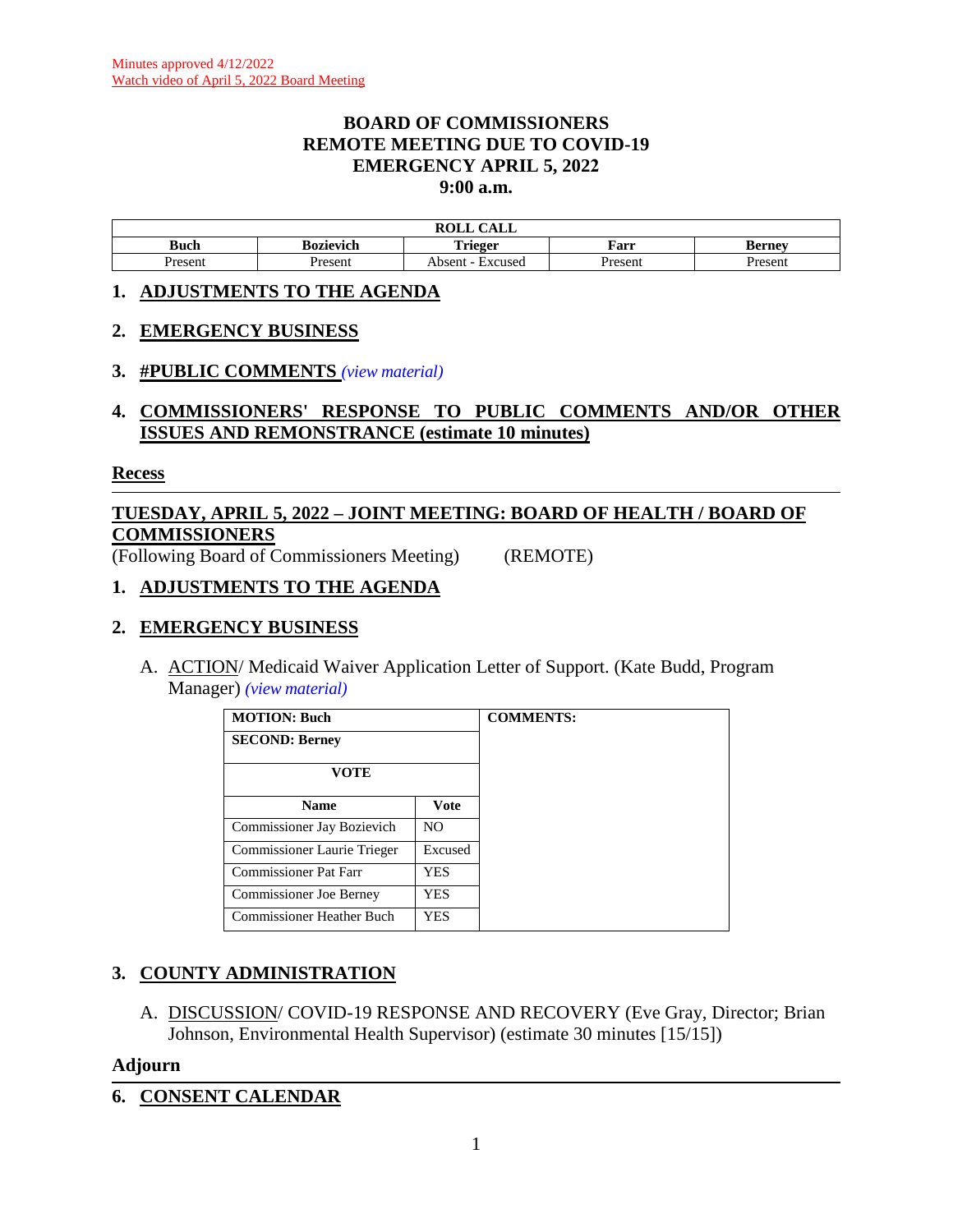(All items listed here are considered to be routine by the Board of Commissioners and will be enacted by one motion in the form listed below. There will be no separate discussion of these items. If discussion is desired, that item will be removed from the Consent Calendar and will be considered separately.)

## BEGINNING OF CONSENT CALENDAR \* \* \* \* (estimate 2 minutes)

## A. COUNTY ADMINISTRATION

Approval of minutes: 3/29/2022 *(view [material\)](http://www.lanecountyor.gov/UserFiles/Servers/Server_3585797/File/Government/BCC/2022/2022_AGENDAS/040522agenda/T.6.A.1.pdf)*

## B. PUBLIC WORKS

- 1) ORDER 22-04-05-01/ In the Matter of Naming a Private Road, Brand S Heights Road, Without a Public Hearing (18-02-11-00). (Mikeal Jay Blommé, Lane County Surveyor) *(view [material\)](http://www.lanecountyor.gov/UserFiles/Servers/Server_3585797/File/Government/BCC/2022/2022_AGENDAS/040522agenda/T.6.B.1.pdf)*
- ORDER 22-04-05-02/ In the Matter of Confirming the Appointment of Tim Foelker to the Parks Advisory Committee (PM & NBA 04/27/2021). (Brett Henry, Parks Division Manager) *(view [material\)](http://www.lanecountyor.gov/UserFiles/Servers/Server_3585797/File/Government/BCC/2022/2022_AGENDAS/040522agenda/T.6.B.2.pdf)*
- ORDER 22-04-05-03/ In the Matter of Approving Large Events Occurring in Lane County Parks in Calendar Year 2022. (PM & NBA 03/11/2014, 11/10/2015, 05/02/2017). (Brett Henry, Parks Division Manager; Dan Hurley, Director) *(view [material\)](http://www.lanecountyor.gov/UserFiles/Servers/Server_3585797/File/Government/BCC/2022/2022_AGENDAS/040522agenda/T.6.B.3.pdf)*
- ORDER 22-04-05-04/ In the Matter of Approving One Public Works Contract and Delegating Authority to the County Administrator to Execute the Approved Contract for Gresham Automotive, Inc., McRobert Motor Co., Inc., ABN: Gresham Ford, Expense in the Amount of \$251,120.94. (Dan Hurley, Director) *(view [material\)](http://www.lanecountyor.gov/UserFiles/Servers/Server_3585797/File/Government/BCC/2022/2022_AGENDAS/040522agenda/T.6.B.4.pdf)*
- ORDER 22-04-05-05/ In the Matter of Delegating Authority to the County Administrator to Execute an Intergovernmental Agreement with the City of Springfield for Jurisdictional Surrender and Annexation of Portions of Anderson Lane, Menlo Loop, Aspen Street, Kellogg Road, and Laura Street. (Peggy Keppler, County Engineer) *(view [material\)](http://www.lanecountyor.gov/UserFiles/Servers/Server_3585797/File/Government/BCC/2022/2022_AGENDAS/040522agenda/T.6.B.5.pdf)*

| <b>MOTION: Buch</b>              |             | <b>COMMENTS:</b> |
|----------------------------------|-------------|------------------|
| <b>SECOND: Berney</b>            |             |                  |
| VOTE                             |             |                  |
| <b>Name</b>                      | <b>Vote</b> |                  |
| Commissioner Jay Bozievich       | <b>YES</b>  |                  |
| Commissioner Laurie Trieger      | Excused     |                  |
| <b>Commissioner Pat Farr</b>     | YES         |                  |
| <b>Commissioner Joe Berney</b>   | YES         |                  |
| <b>Commissioner Heather Buch</b> | YES         |                  |

# **7. SHERIFF'S OFFICE / HUMAN RESOURCES**

A. ORDER 22-04-05-06/ In the Matter of Delegating Authority to the Sheriff and the Labor Relations Manager for a Lateral Signing Bonus of Time Management Hours for External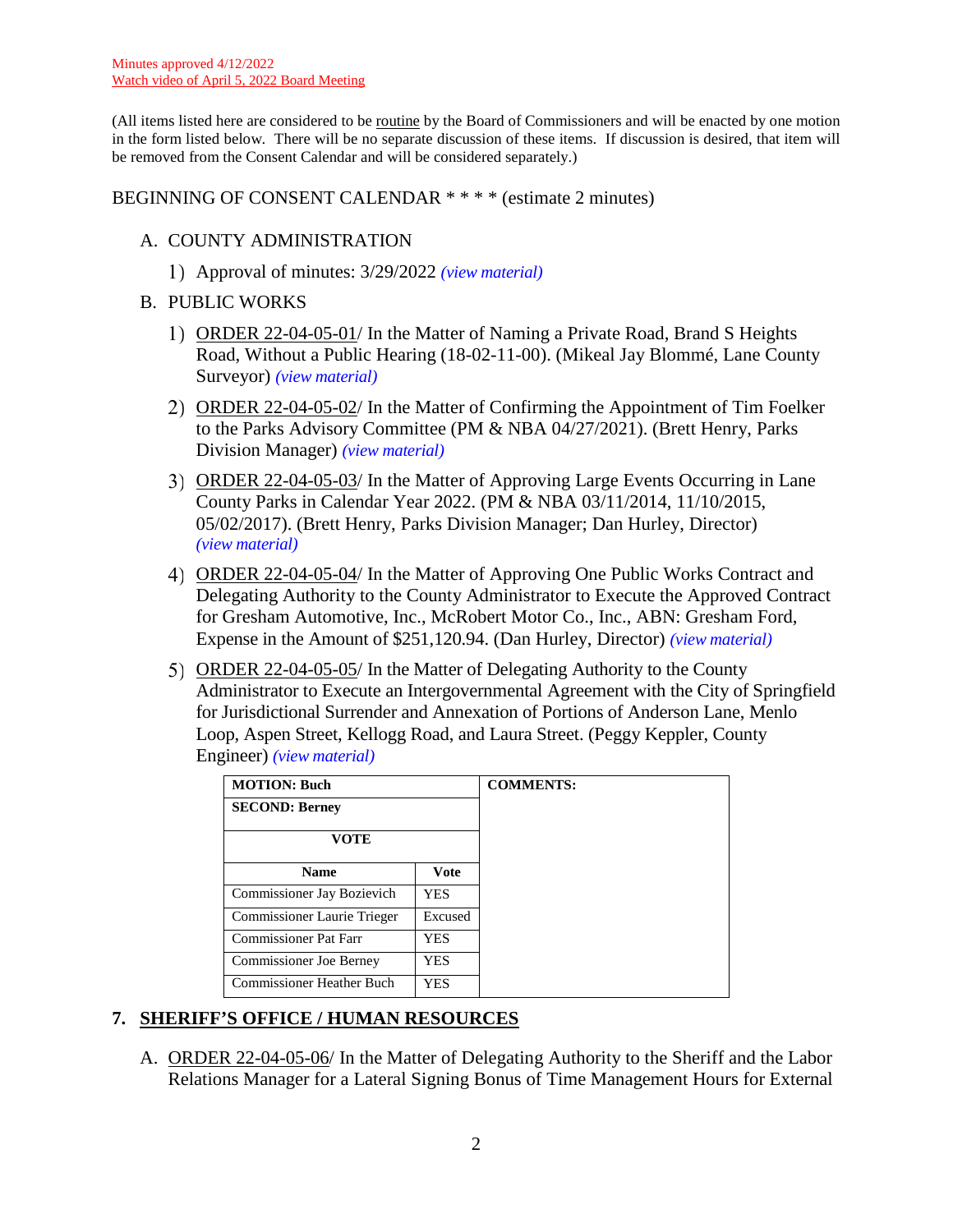Deputy Sheriff Applicants. (Chief Deputy Carl Wilkerson; Inga Wood, Labor Relations Manager) (estimate 15 minutes [5/10]) *(view [material\)](http://www.lanecountyor.gov/UserFiles/Servers/Server_3585797/File/Government/BCC/2022/2022_AGENDAS/040522agenda/T.7.A.pdf)*

| <b>MOTION: Bozievich</b>         |             |  |
|----------------------------------|-------------|--|
| <b>SECOND: Berney</b>            |             |  |
| <b>VOTE</b>                      |             |  |
| <b>Name</b>                      | <b>Vote</b> |  |
| Commissioner Jay Bozievich       | YES         |  |
| Commissioner Laurie Trieger      | Excused     |  |
| <b>Commissioner Pat Farr</b>     | YES         |  |
| <b>Commissioner Joe Berney</b>   | YES         |  |
| <b>Commissioner Heather Buch</b> | YES         |  |

## **8. COUNTY COUNSEL**

A. Announcements

# **9. COUNTY ADMINISTRATION**

- A. Announcements
- B. ORDER AND RESOLUTION 22-04-05-07/ In The Matter of Authorizing Financing of Full Faith & Credit Bonds and Related Matters. (Robert Tintle, Financial Services Manager/County Treasurer; Christine Moody, Budget & Financial Planning Manager; Carol Samuels, Piper Sandler) (estimate 60 minutes [45/15]) (**11:00 a.m. Time Certain**) *(view [material\)](http://www.lanecountyor.gov/UserFiles/Servers/Server_3585797/File/Government/BCC/2022/2022_AGENDAS/040522agenda/T.9.B.pdf)*

| MOTION: Choose on item                |                               | <b>COMMENTS: Submit paperwork to</b>                                          |
|---------------------------------------|-------------------------------|-------------------------------------------------------------------------------|
| SECOND: Choose an item.               |                               | PERS to start the analysis of a bond<br>sale. Berney (Motion), Buch (Second), |
|                                       |                               | pass 4-0. Need to schedule a future<br>date with the board to look at the     |
| مصملا                                 | Vote                          | scenarios. No vote taken on the order<br>as presented.                        |
| <del>Jommissioner Jav Bozievicl</del> | 'hoose an item<br><del></del> |                                                                               |
| <b>Commissioner Laurie Trieger</b>    | 'hoose an item                |                                                                               |
| <del>Commissioner Pat Farr</del>      | <del>.'hoose an item.</del>   |                                                                               |
| <del>emmissioner Joe Bernev'</del>    | aasa on itam                  |                                                                               |
| 'ommissioner Heather                  | hoose an 1                    |                                                                               |

# **10. COMMISSIONERS' BUSINESS**

- A. Announcements
- **B.** Future Board Assignment Requests

## **11. REVIEW ASSIGNMENTS**

**12. EXECUTIVE SESSION as per ORS 192.660** (Remote Meeting)